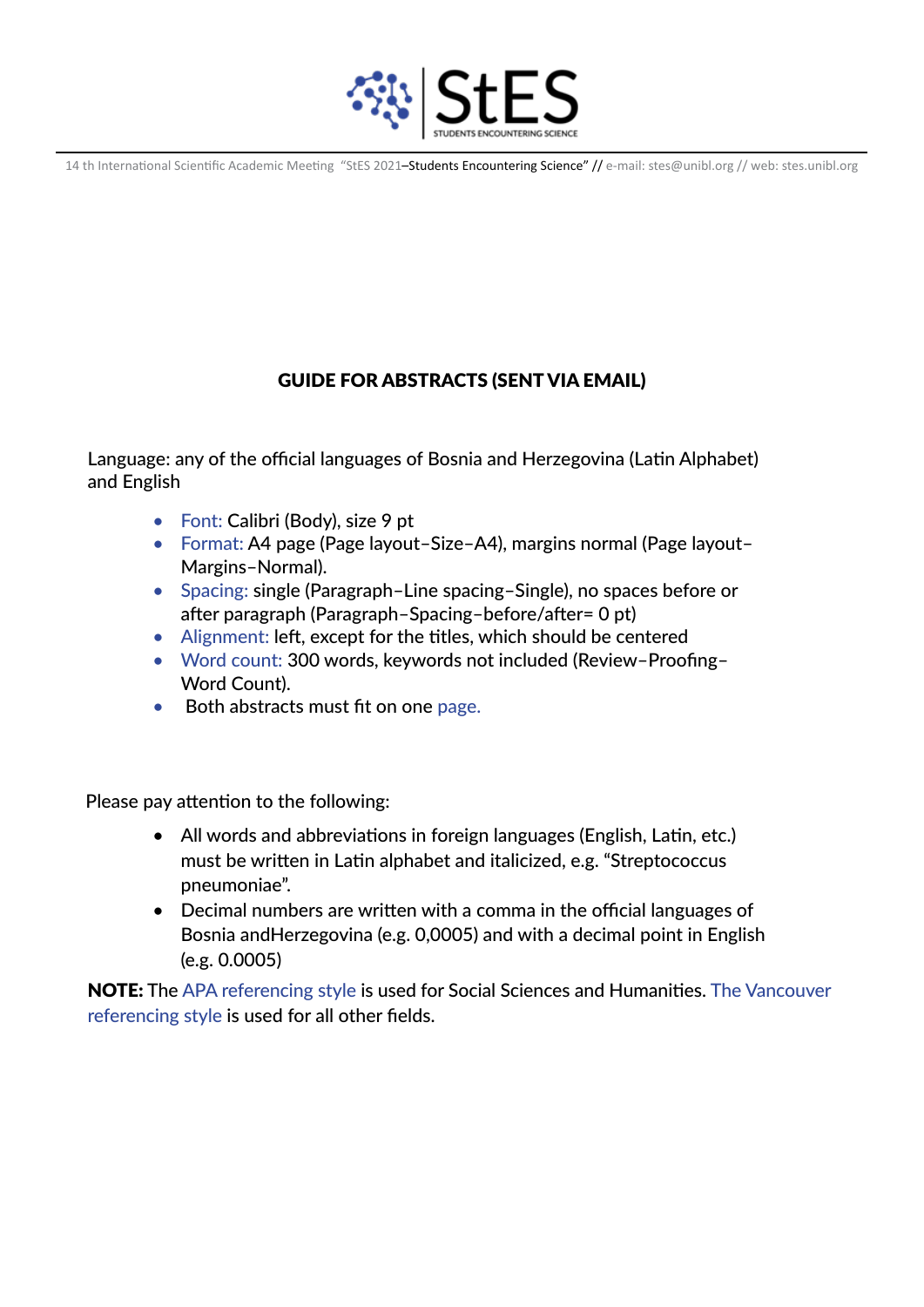# Abstracts should contain the following information:

#### TITLE

(all capital letters, centered, bold, 12pt)

#### (blank line)

**Author** (Bold): lead author's first and last name (all capital letters). If there are more (co)authors, list them in the same line after the lead author's name **Email** (Bold): address (not italicized; after typing it, press Space key to make a hyperlink) **Mentor** (Bold): title (TA, Assist. Prof., Assoc. Prof.) – mentor's first and last name Name of the institution where the research was conducted (department, clinic, institute…) Name of the Faculty\_\_\_\_\_\_\_\_\_\_\_\_, University of\_\_\_\_\_\_\_\_\_\_\_\_\_\_\_\_ (blank line) **Introduction** (Bold): … **Aim** (Bold): … **Material and Methods** (Bold): … **Results** (Bold): … **Conclusion** (Bold): … **Keywords** (Bold) (separate keywords with a semicolon " ; "): … (2 blank lines)

\*blank lines and text in bold should be used only where instructed \*no words other than those specified in the Guide should be emphasized, italicized or bold

## GUIDE FOR PAPERS

Papers should include 6 parts: Introduction (where the aim of the paper is described), Materials and Methods, Results, Discussion, Conclusions and References. Titles of all parts should be written in all capital letters, bold and centered. Use a 12pt font without numeration. Text should be separated from the titles by a single blank line. Number of pages is not limited.

SI units, symbols and abbreviations can be used, but abbreviations should be used only in case of long titles. Full name of the paper should be used when mentioned for the first time, unless it contains standard units of measurement.

Figures, graphs and tables should be inserted **below** the reference list (one per page) and marked within the text (e.g. Image 1). Numbers and names should be written below figures, graphs and tables (e.g. Table 1 Clinical manifestations of syphilis). Tables, graphs and figures are numbered consecutively (1, 2, 3…). Font for Appendix is 10pt.

In Introduction and Discussion the sources must be cited. The APA referencing style is used for Social Sciences and Humanities. The Vancouver referencing style is used for all other fields.

Arabic numerals in brackets are used for referencing. A number is allocated to a source in the order in which it is cited in the text. If the source is referred to again, the same number is used. In-text citation numbers should be placed after the relevant part of a sentence. Either square [ ] or curved brackets ( ) can be used as long as it is consistent.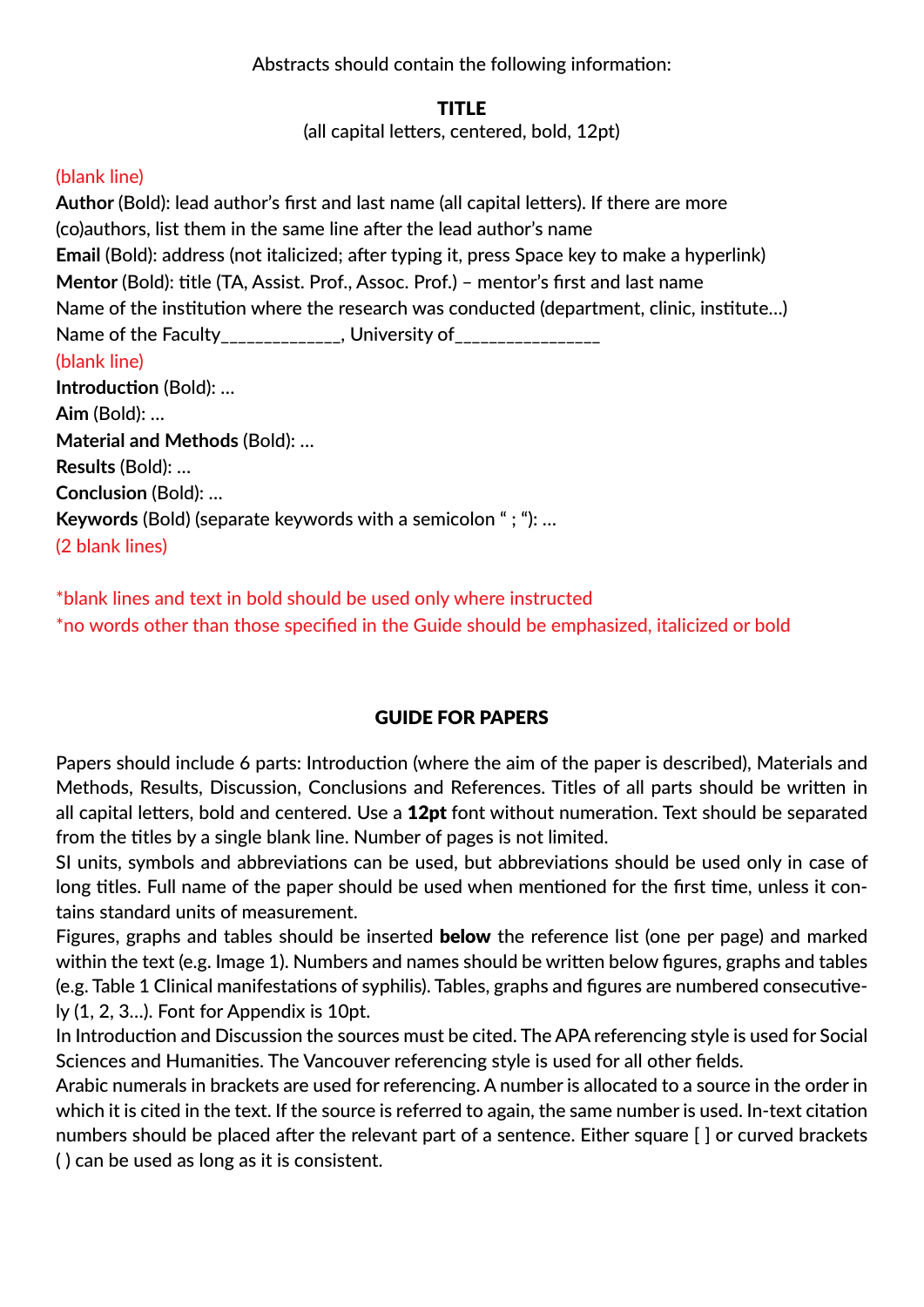"Cardiovascular diseases are the leading cause of mortality in most developed systems [1] and also a major cause of disability and increasing health care costs [2-5]."

If the same reference is used again within the text, use the same number.

Sources in the reference list are cited in the following way:

• reference number, author's last name, author's initials (if the article has 1 to 6 authors,list all authors; if there are more than 6 authors, list the first 6 authors then add  $\&\#39$ ; et al. $&\#39$ ;),article title, magazine name, year of publication, volume number, pages, and possiblyDOI (Digital Object Identifier)

#### Example

[1] Petrovic P, Markovic M, Stefanovic S, Peric P, Nikolic N, Duka D, et al. Guide for writing papers, StES journal, 2018, 5, 62–68, doi:124.154523/125.56868.

References are inserted before or after punctuation marks, in brackets: (1) or [1].

Books and monographs are cited in the following way:

• author's last name, author's initials (year of publication): Book/monograph title. Edition number (if it is not the first edition). Name of publisher. Place of publication.

## Example

[2] Markovic, M. (2018): Citing and referencing. 3rd ed. University of Banja Luka. Banja Luka.

## *APA referencing style examples*

APA referencing style uses in-text citation and references, which means that every citation in the text requires a reference in the reference list and vice versa.

#### In-text citation

In-text citations form part of sentences and paragraphs, and they clearly indicate the information cited or paraphrased and its author. In-text citations are listed in brackets and include the author's last name and the year of publication, separated by a comma.

## One author

If there is only one author, their last name and the year of publication are referenced in the brackets, separated by a comma.

(Peters, 2020)